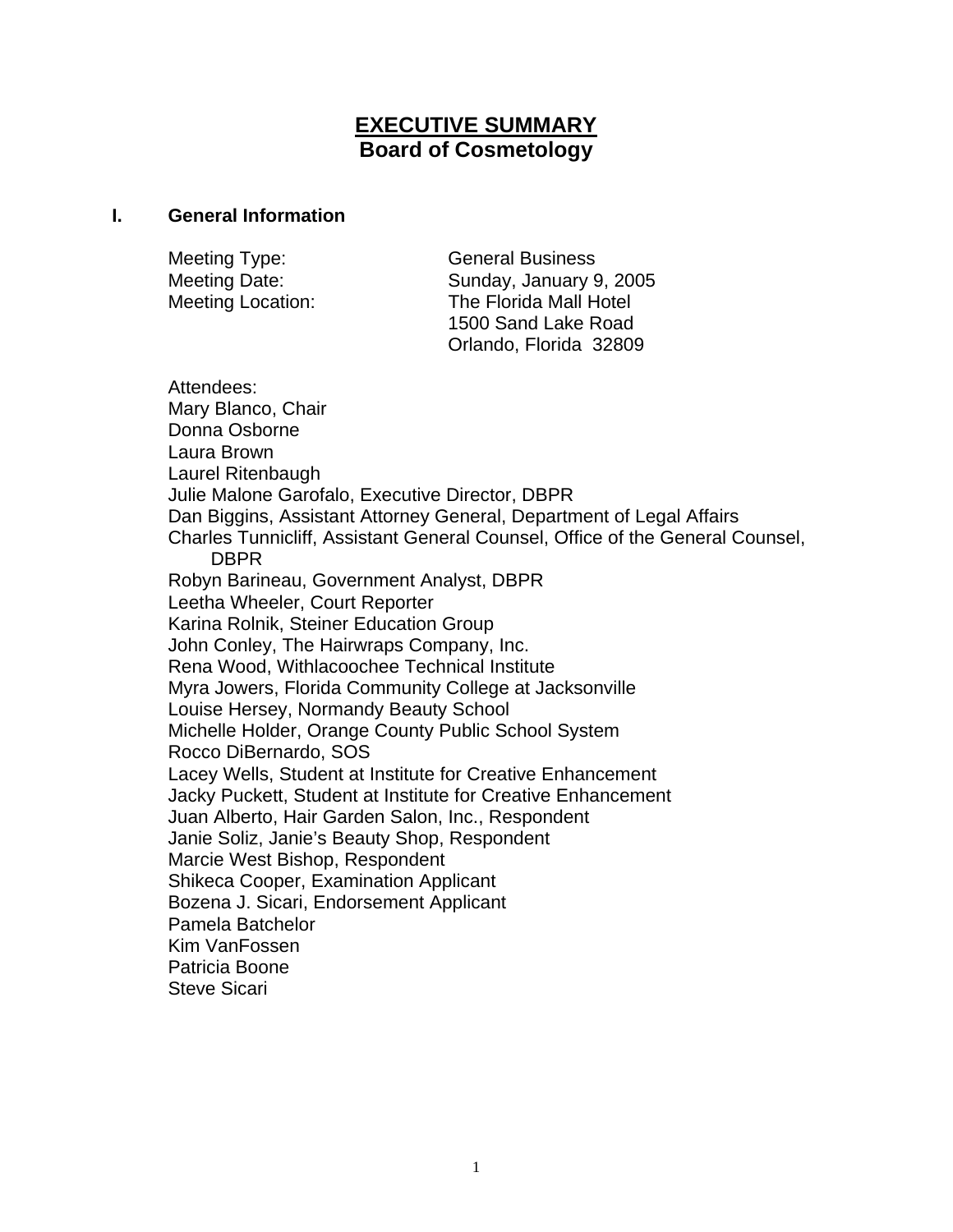#### **II. Major Issues/Actions**

- The board considered the following matters: -1 motion for reconsideration
	- -25 disciplinary cases
	- -1 cosmetology endorsement application
	- -1 cosmetology examination application
	- -3 hair braiding course applications
	- -3 hair wrapping course applications
	- -4 body wrapping course applications
	- -1 HIV/AIDS initial licensure course application
	- -1 continuing education course application
- Mr. Charles Tunnicliff, Assistant General Counsel, reported there are currently 158 cosmetology cases in the legal section
- Mr. Tunnicliff informed the board that department inspectors are aware of indicating on a citation as to who committed a law or rule violation
- Mr. Tunnicliff provided board members with his telephone numbers for assistance with complaints
- Ms. Michelle Holder, Orange County Public School System, informed the board that the unnamed group of salon owners and school owners which will lobby the board's 2005 legislative proposal has deleted the portion of the board's proposal suggesting to license cosmetic demonstrators as the Florida Retail Federation would not support licensing cosmetic demonstrators
- Ms. Holder informed the board that there is a house and a senate sponsor for their 2005 legislative proposal and these sponsors intend to simultaneously introduce this legislation to their respective legislative bodies
- Ms. Holder stated that Mr. Dan Washburn submitted a letter late last week asking for justification of the educational hours increase
- Ms. Holder informed the board that the unnamed lobbying group is concerned with increasing the administrative fine cap per count from \$500 to \$5,000 and increasing the refresher course hours cap from 48 hours to 500 hours; she added that additional concern has been expressed to the lobbying group not only over the increase in educational hours, but also with the creation of new licenses and new examinations; Ms. Holder expressed her personal concern with allowing students to work after graduation and before licensure indicating that legislators may question the need for licensure if a student is allowed to work immediately after completing school
- Ms. Jacki Knudsen, Pensacola Junior College, inquired if the proposed legislation would allow holders of a hair stylist license, a nail technician license, and an esthetician license to combine all three licenses into a cosmetology license without additional examination; Ms. Holder will relay this concern to the lobbying group but believes this situation can be addressed by board rule
- Ms. Julie Malone Garofalo, Executive Director, informed the board that as of September 30, 2004, their cash balance was (\$617,220)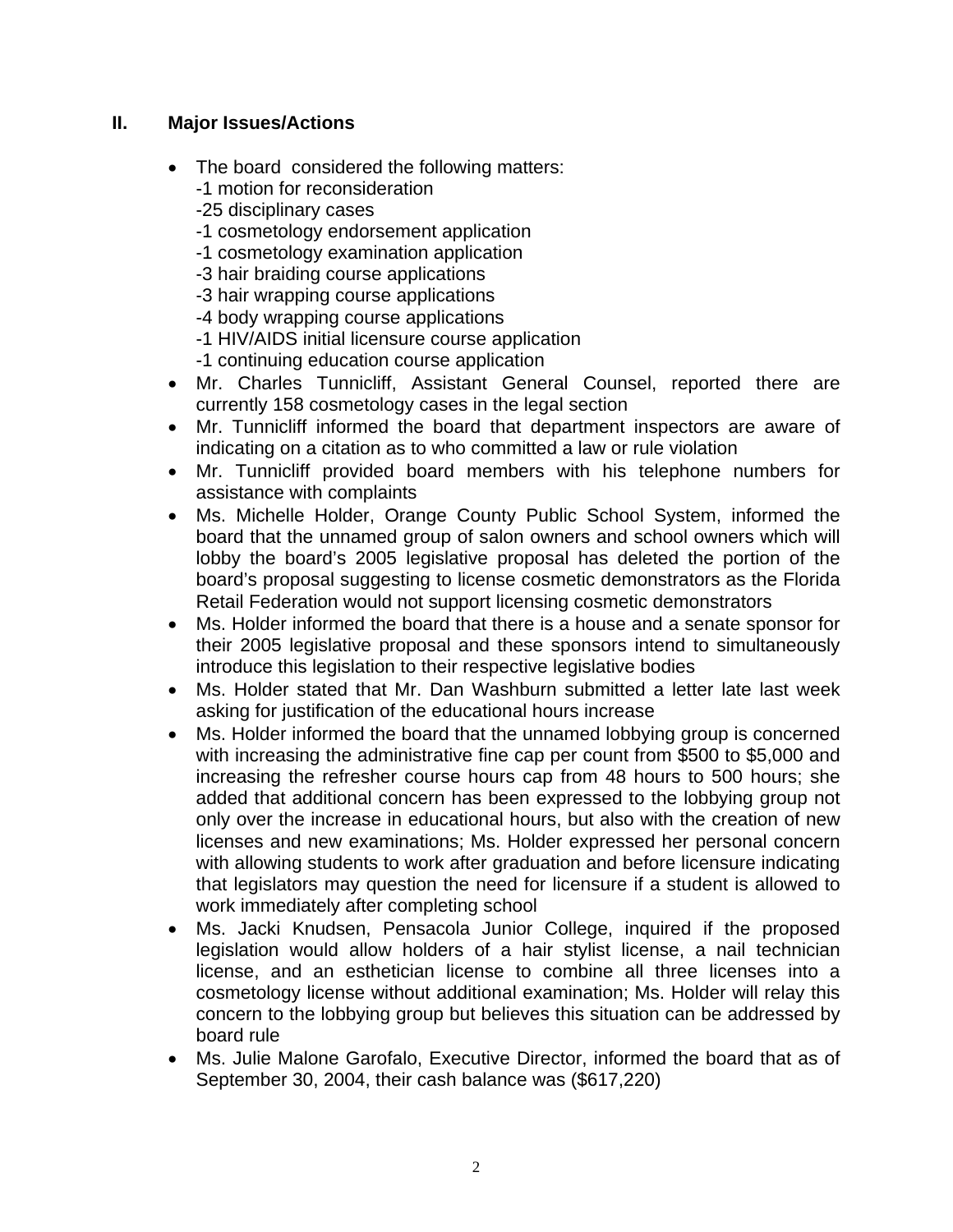- Ms. Garofalo informed the board that the Information Technology expense includes payment for technology support, the benefit share for the Accenture contract through 2006, and the 41 cents per license fee paid to Accenture which concludes in 2009
- Ms. Garofalo advised the board that the Board of Cosmetology newsletter was mailed to all salons in December 2004 and is currently posted on the board's website
- Ms. Garofalo informed the board that the National Interstate Council of State Boards of Cosmetology (NIC) Bulletin/October 2004 and the National Coalition of Esthetic & Related Associations (NCEA) Esthetic Equipment Registry (EER) was included in the agenda for informational purposes
- Ms. Donna Osborne reported that she contacted NIC for additional information on their national testing program; she stated that NIC provides testing centers for both their written and practical examinations; the per candidate cost for administration of the NIC written examination is \$75 with examination results provided to the candidate immediately and the per candidate cost for administration of the NIC practical examination is \$45 with examination results provided to the candidate within 48 hours
- Ms. Holder informed the board that she is personally against administering a state practical examination as it delays the licensure process
- Ms. Garofalo informed the board that she will be leaving the department in February 2005 and thanked them for the opportunity to work with the board
- Mr. Dan Biggins, Assistant Attorney General, distributed a rules report detailing all outstanding board rules
- Ms. Garofalo advised the board that the Complaints and Investigative Statistics Report for July 1, 2004, through October 31, 2004, was included in the agenda for informational purposes
- Ms. Garofalo informed the board that the email to Ms. Susan Tobin dated October 18, 2004, was included in the agenda for informational purposes
- Ms. Garofalo referred the board to email from two anonymous writers and one email from Ms. Shannon Gray regarding onsite hair and makeup services and the board agreed that the writers' concerns will be addressed through their 2005 proposed legislation
- The board agreed to conduct its next meeting on Sunday, April 10, 2005, in Tampa, Florida
- The board elected Ms. Mary Blanco, Chair, and Mr. Joseph Caetano, Vice Chair, of the Board of Cosmetology

### **III. Legislation/Rule Promulgation**

- Mr. Biggins will provide the board with an extensive draft of the disciplinary guidelines at the next board meeting
- Mr. Biggins will notice rule 61G5-18.011, F.A.C, for rule development so that the board can discuss designating an hour requirement for the initial HIV/AIDS course at the next board meeting